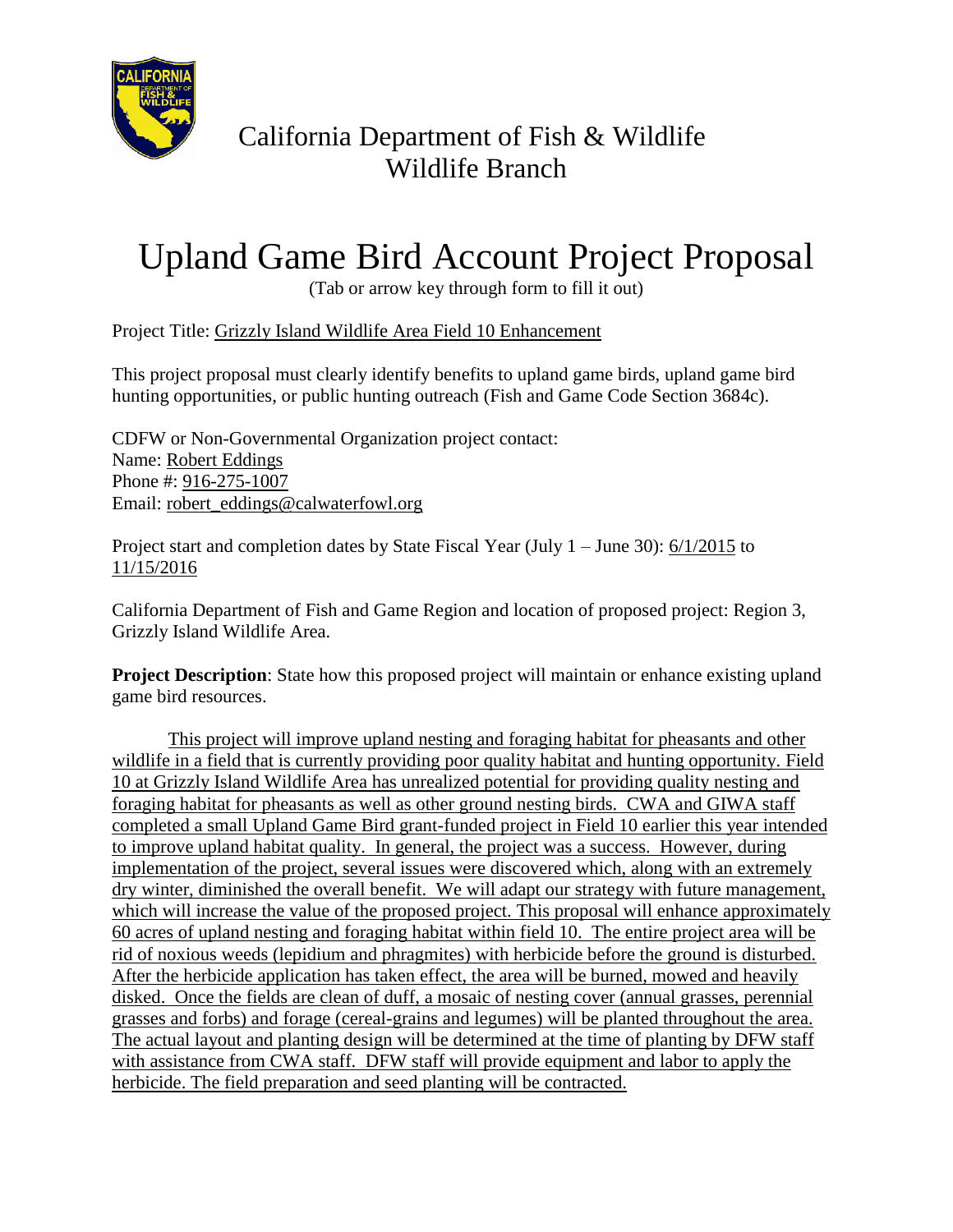**Expected Benefits**: Describe benefits to upland game bird species, upland game bird public hunting opportunities, or public outreach and education relating to upland game bird hunting.

A similar, but much larger project was completed in fields 13 and 14 on Grizzly Island WA. Similar to field 10, the habitat quality in several of these fields had diminished and biological surveys had indicated that pheasant and duck nesting efforts had significantly decreased. An upland restoration, enhancement and monitoring project was initiated in 2008 with funding from WCB. Preliminary survey results, and conversations with DFG staff, indicate the pheasants have responded very positively to the project. The number of chicks recorded in and near these fields during standardized brood surveys have nearly doubled since the beginning of the project (see graph below). Wild pheasant harvest has also significantly increased during this time. Although no data is available, wildlife area staff have indicated that a larger proportion of the total number of wild pheasants harvested on the wildlife area have come from the 13 and 14 fields in recent years.



The goal of this project is to take what we have learned from the 13 and 14 fields and apply it to field 10. Once completed, the project area should support a higher density of nesting pheasants, provide better brood rearing, foraging conditions and subsequently improve hunting success in the project area.

**Schedule of project tasks**: A brief project summary is required annually for multi year projects and a final project report by August  $1<sup>st</sup>$  following the fiscal year of project completion. Please summarize your projected tasks by date:

| <b>Tasks</b>                                       | <b>Start Date</b> | <b>Finish Date</b> |
|----------------------------------------------------|-------------------|--------------------|
| Chemical application to control lepidium           | 4/1/15            | 4/31/15            |
| Determine planting layout and seed-mix             | 7/1/15            | 8/31/15            |
| Controlled Burn of Seed bed                        | 7/1/15            | 9/30/15            |
| Disk fields                                        | 9/1/15            | 10/31/15           |
| Plant seed-mix                                     | 11/1/15           | 12/31/15           |
| Chemical application to control Radish and Mustard | 3/1/16            | 5/31/16            |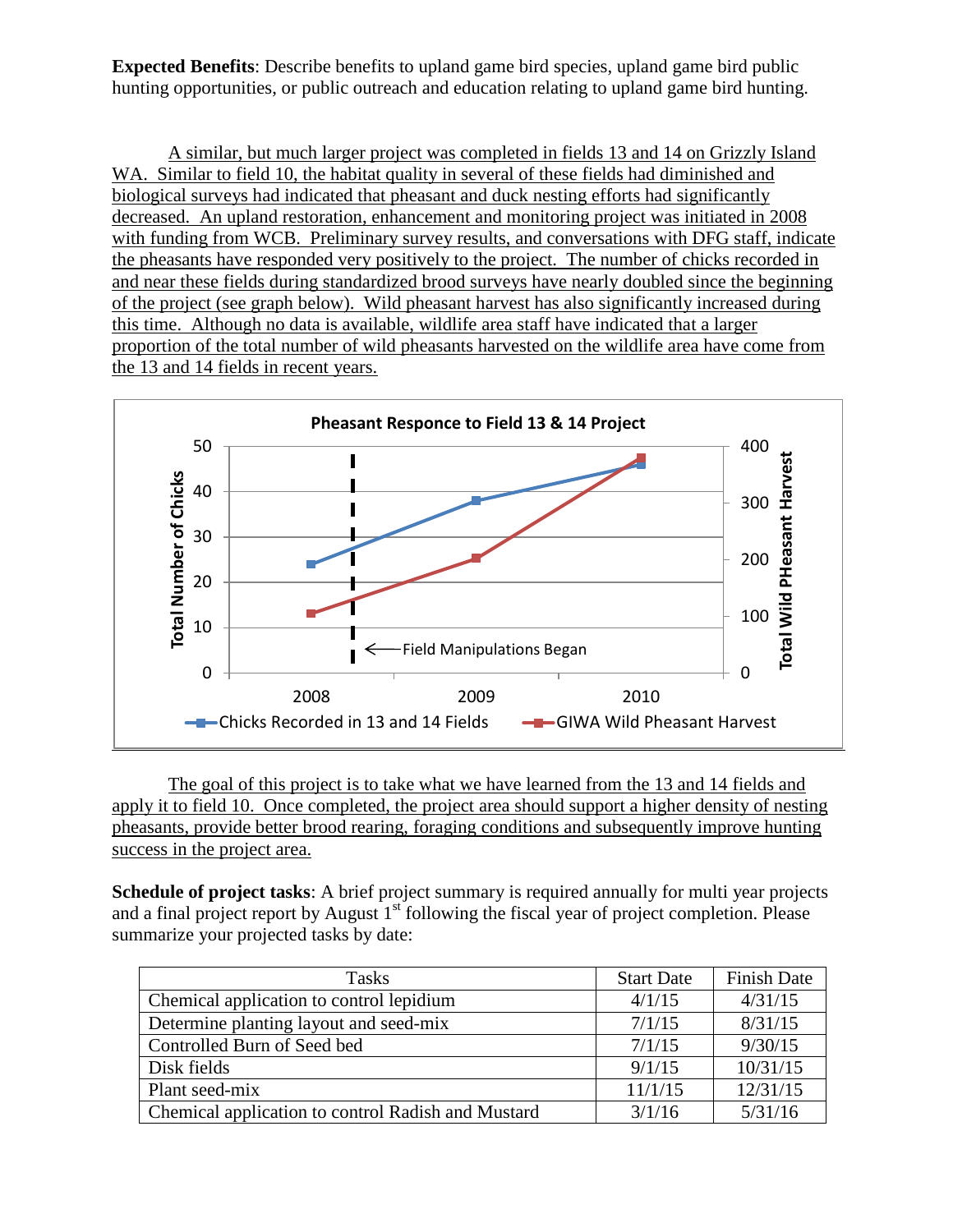The following pages include tables that you may use to fill in your budget breakdown. Please feel free to generate your own tables, but all information must be included. Additional information such as area maps should also be included.

## *SEE ATTACHED BUDGET TABLE*

| List any CDFW personnel participation by name and classification: |                                                 |  |  |  |  |  |  |
|-------------------------------------------------------------------|-------------------------------------------------|--|--|--|--|--|--|
| Name: Pat Graham                                                  | Classification: Wildlife Habitat Supervisor II  |  |  |  |  |  |  |
| Name: Orlando Rocha                                               | <b>Classification: Environmental Scientist</b>  |  |  |  |  |  |  |
| Name: Scott Miller                                                | <b>Classification: Tractor Operator/Laborer</b> |  |  |  |  |  |  |
| Name: Shawn Overton                                               | <b>Classification: Habitat Assistant</b>        |  |  |  |  |  |  |

## **Upland Game Bird Proposal FY2015-2016**

| <b>Project Title:</b>     | <b>Grizzly Island WA Field 10</b><br><b>Enhancement</b> |                | Location<br><b>Grizzly Island</b><br><b>WA</b> |                           | Field#s<br>10 | <b>Acres</b><br>60 |
|---------------------------|---------------------------------------------------------|----------------|------------------------------------------------|---------------------------|---------------|--------------------|
| <b>Budget Line Item #</b> | <b>Work/Item Description</b>                            | Count          | <b>Units</b>                                   |                           | Cost/Unit     |                    |
|                           | <b>PERSONAL SERVICES:</b>                               |                |                                                |                           |               |                    |
| 1                         | Project Manager                                         | 60             | hours                                          | $^{\textregistered}$      | \$32.00       | \$1,920.00         |
| $\overline{2}$            | <b>Benefits Salaried Staff</b>                          |                |                                                | $^{\copyright}$           | 33%           | \$633.60           |
|                           | <b>Personnel Subtotal</b>                               |                |                                                |                           |               | \$2,553.60         |
|                           | <b>OPERATING EXPENSES:</b>                              |                |                                                |                           |               |                    |
| <b>MATERIALS</b>          |                                                         |                |                                                |                           |               |                    |
| 3                         | Telar XP - lepidium control                             | 16             | ounces                                         | @                         | \$30.00       | \$480.00           |
| 4                         | 2,4-D - mustard/radish control                          | 45             | acres                                          | @                         | \$15.00       | \$675.00           |
| 5<br>6                    | <b>Grain Seed</b>                                       | 2,250          | pounds                                         | @                         | \$0.50        | \$1,125.00         |
|                           | Seed Mix<br><b>Materials Subtotal</b>                   | 750            | pounds                                         | $^{\textregistered}$      | \$2.00        | \$1,500.00         |
|                           |                                                         |                |                                                |                           |               | \$3,780.00         |
| <b>CONSTRUCTION</b>       |                                                         |                |                                                |                           |               |                    |
| 7                         | <b>Field Preparation</b>                                | 60             | acres                                          | @                         | \$75.00       | \$4,500.00         |
| 8                         | <b>Field Planting</b>                                   | 60             | acres                                          | $^\text{\textregistered}$ | \$40.00       | \$2,400.00         |
| 9                         | 2,4-D herbicide application                             | 45             | acres                                          | @                         | \$25.00       | \$1,125.00         |
|                           | <b>Construction Subtotal</b>                            |                |                                                |                           |               | \$8,025.00         |
| <b>Travel</b>             |                                                         |                |                                                |                           |               |                    |
| 10                        | Mileage                                                 | 1,000          | miles                                          | $^{\circledR}$            | \$0.560       | \$560.00           |
| 11                        | Meals & Lodging                                         |                |                                                |                           |               | \$0.00             |
|                           | <b>Travel Subtotal</b>                                  |                |                                                |                           |               | <u>\$560.00</u>    |
| <b>OVERHEAD</b>           |                                                         |                |                                                |                           |               |                    |
| 12                        | DFW Paid Overhead (6%)                                  |                |                                                |                           |               | \$895.12           |
|                           | <b>Overhead Subtotal</b>                                |                |                                                |                           |               | \$895.12           |
|                           | <b>Total Personal and Operating Expenses</b>            |                |                                                |                           |               | \$15,813.72        |
|                           | <b>UPLAND GAME BIRD FUNDING</b>                         |                |                                                |                           |               | \$15,813.72        |
|                           |                                                         | <b>REQUEST</b> |                                                |                           |               |                    |